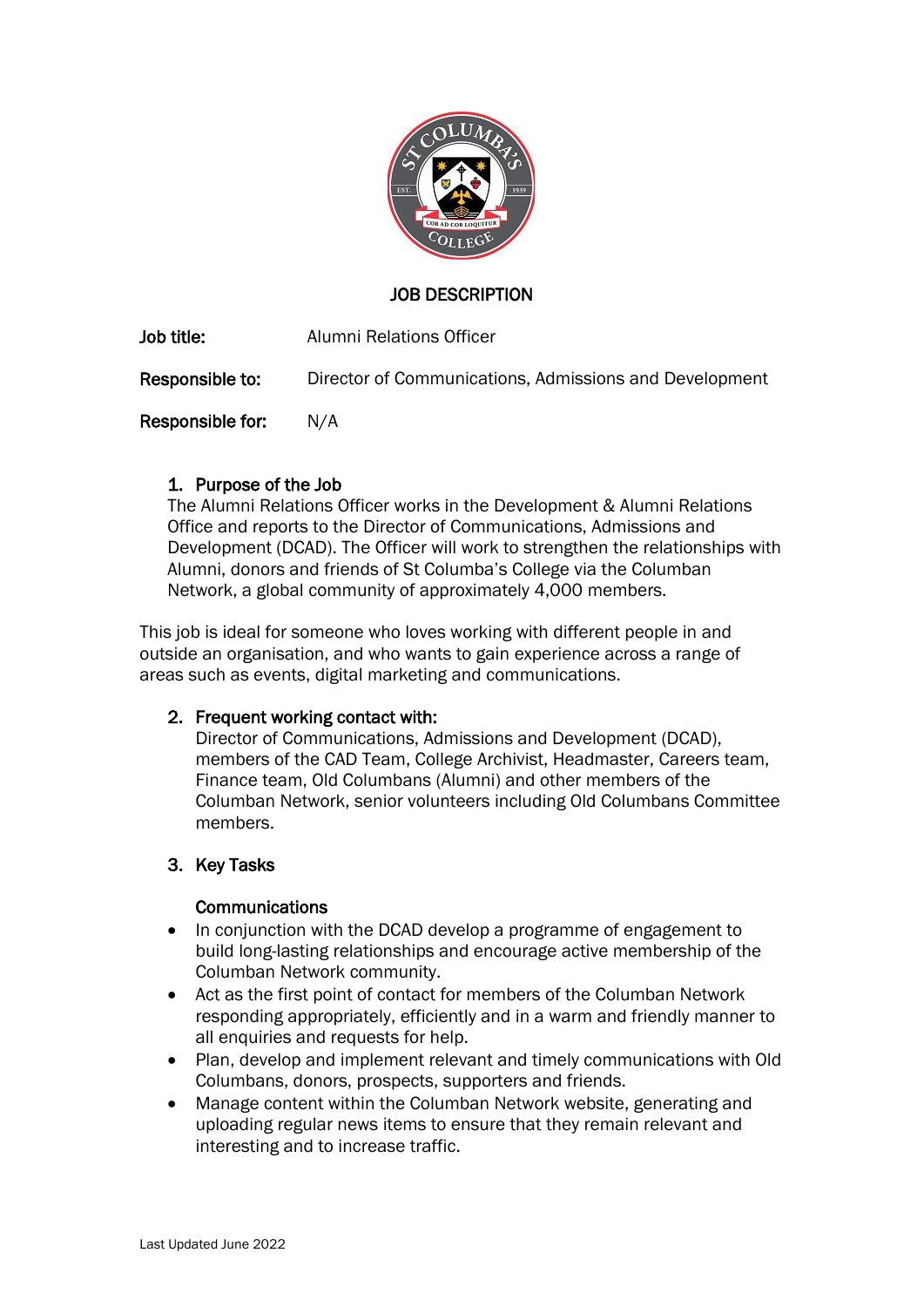- Liaising with the DCAD maximise use of the Columban Network website to encourage Old Columbans to log in and interact online; post items of news, photos, event invitations; facilitate networking groups (professional and social) and career mentoring; promote and support year group reunions.
- Create, schedule and report on Columban Network social media content.

#### **Events**

- In conjunction with the DCAD, co-ordinate and develop the annual programme of Alumni and Columban Network events to provide social and networking opportunities, relationship building and fundraising.
- Work with the DCAD and Events Co-ordinator to organise and deliver onsite and off-site events for Alumni and the Columban Network.
- Maximise the facility of the Columban Network website for promoting events, streamlining the registration process as far as possible with online booking and payment facilities.
- Ensure all follow-up after events is timely, efficient and professional.
- Assist the CAD team with student recruitment events such as Open Morning.

#### Database Management

- Manage the Columban Network database to ensure that records are maintained accurately and efficiently.
- Devise and implement active strategies to improve both the number of Old Columbans on whom information is held, and the quality of the data held in the database for existing records.
- Generate reports as required.
- Remain abreast of database developments.
- Ensure that data processing complies with GDPR.

#### **Miscellaneous**

- Order and maintain stock of promotional Columban Network merchandise and materials as necessary.
- Willingness to support Alumni and Columban Network events outside of normal working hours, evenings and weekends with time taken in lieu.

#### 4. Generic Responsibilities

- A high quality, courteous and friendly service is expected by the College for both internal and external customers.
- Responsibilities carried by all Support Staff in the College comply with the contract of employment.
- Adhere to Catholic School contractual obligations and expectations regarding support for the College's essential ethos as set out in the contract of employment.
- To follow College Safeguarding and Child Protection policies
- To play a full part in the life of the College community to support its distinctive mission and ethos and to encourage staff and students to follow this example.
- Any other work as reasonably requested by the DCAD, Bursar or **Headmaster**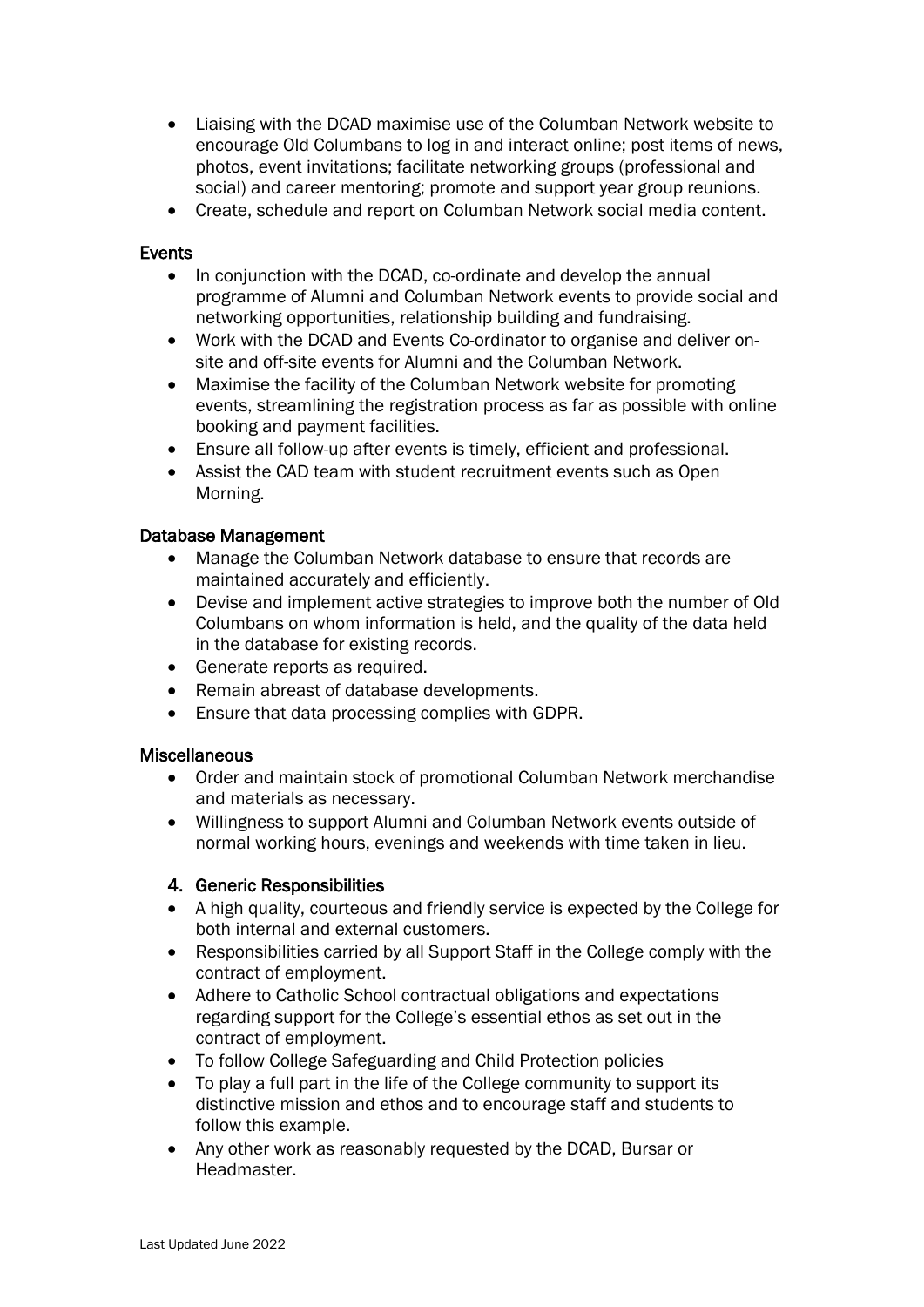### Skills and experience required:

- Communications skills good writing skills, persuading and influencing skills, ability to deal with people of all levels in-person and over the phone.
- Organisation and planning skills needs to demonstrate strong ability to plan and organise own work, to be capable of managing projects to conclusion with advice and guidance, to be able to manage conflicting demands on time and prioritise work to ensure the key aims are achieved.
- Team working skills needs to demonstrate the ability to work effectively as part of a team.
- Discretion needs to understand the need for confidentiality and discretion within the role.
- Excellent attention to detail.

# General knowledge and technical skills:

- Very good knowledge of MS Office including Excel (essential).
- Understanding of databases, and preferably experience with database management (essential).
- Previous experience of using CMS including website management and social media.
- Previous experience of using donor management and fundraising solutions such as Potentiality or Raiser's Edge.
- Knowledge of design packages/systems such as Adobe and Canva.

# Safeguarding Children

The appointee's responsibility for promoting and safeguarding the welfare of children and young persons for whom s/he comes into contact will be to adhere to and ensure compliance with the School's Child Protection Policy at all times. If in the course of carrying out the duties of the post the appointee becomes aware of any actual or potential risk to the safety or welfare of children in the School s/he must report any concerns to the Designated Senior Leader.

#### Additional Information

#### The Role

- Full-time position, 52-week contract.
- 25 days' annual holiday entitlement plus 8 bank holidays and 3 discretionary, non-contractual days between Christmas and New Year.
- Office based during term time and hybrid working during the College holiday periods.
- Salary will be dependent upon experience and qualifications.
- Complimentary lunches, tea/coffee/biscuits/fruit.
- Fee discount scheme for children of staff educated at the College.
- Contributory Pension Scheme to which the College contributes 6%.
- Use of the College gym facilities outside of School hours.
- Eye care vouchers.
- Free annual flu vaccination.
- Cycle to Work and Tech Schemes.
- Access to use of a confidential 24-hour counselling help line.